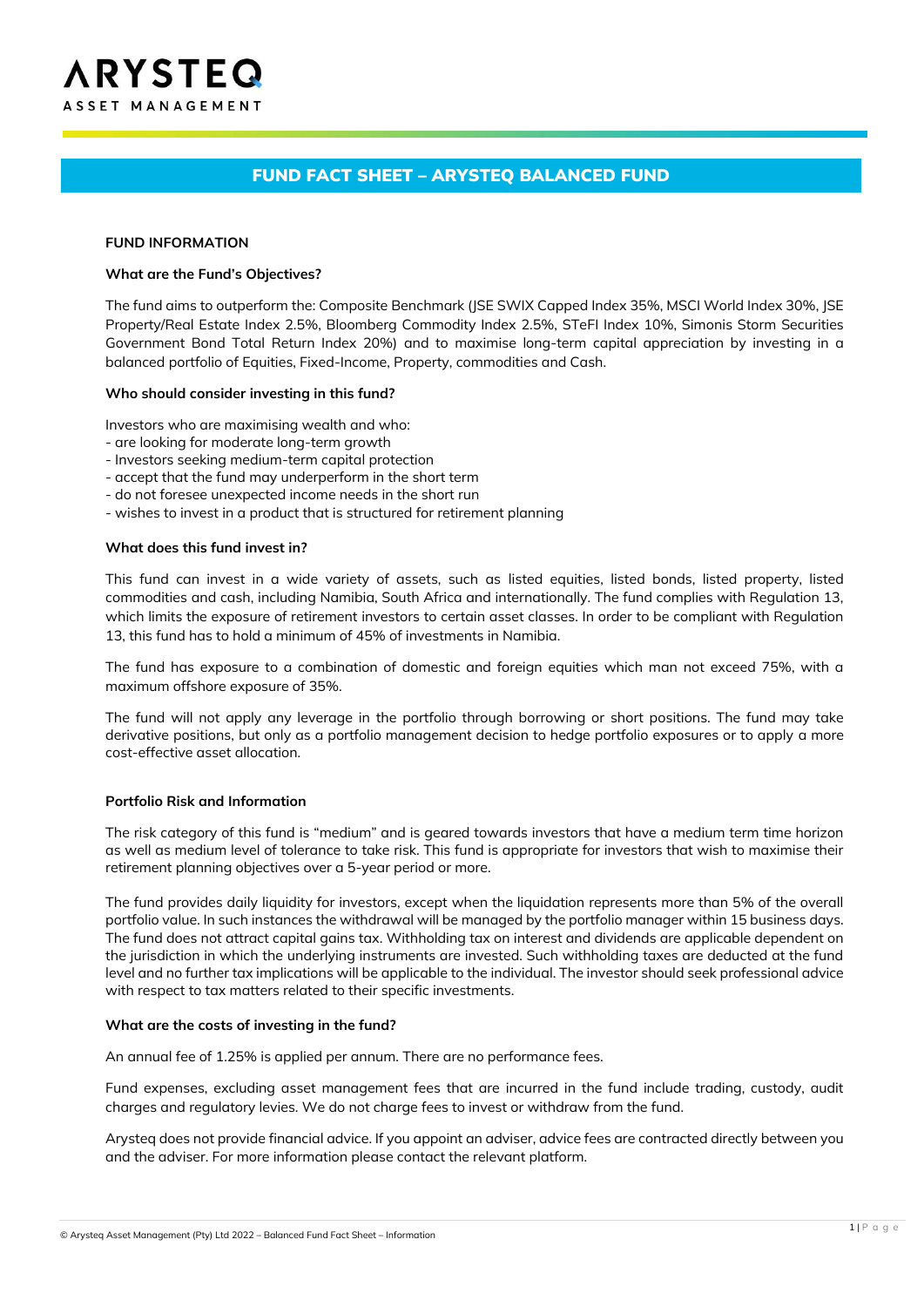

# **IMPORTANT INFORMATION**

### **Information and content**

The information in and content of this publication are provided by Arysteq as general information about the company and its products and services. Arysteq does not guarantee the suitability or potential value of any information or particular investment source. The information provided is not intended to, nor does it constitute financial, tax, legal, investment or other advice. Before making any decision or taking any action regarding your finances, you should consult a qualified financial adviser. Nothing contained in this publication constitutes a solicitation, recommendation, endorsement or offer by Arysteq.

Arysteq has taken and will continue to take care that all information provided, in so far as this is under its control, is true and correct. However, Arysteq shall not be responsible for and therefore disclaims any liability for any loss, liability, damage (whether direct or consequential) or expense of any nature whatsoever which may be suffered as a result of or which may be attributable, directly or indirectly, to the use of or reliance on any information provided.

### **Management Company**

Arysteq Asset Management (Pty) Ltd ("Arysteq") is registered with NAMFISA and the investment management license number is 25/12/86. Arysteq is a wholly owned subsidiary of Lexus Securities (Pty) Ltd, a diversified financial services group that is entirely owned. Arysteq has one wholly owned subsidiary, Arysteq Unit Trust Management Ltd under which our unit trust scheme is housed. Its unit trust scheme license number is 25/9/5/26.

The custodians of the Arysteq Unit Trust Scheme is Nedbank Namibia.

### **Performance**

Collective investment schemes in securities (unit trusts or funds) are generally medium- to long-term investments. The value of units may go down as well as up and past performance is not necessarily a guide to future performance. The Management Company does not provide any guarantee regarding the capital or the performance of the Fund. Performance figures are provided by the Investment Manager and are for lump sum investments with income distributions reinvested. Actual investor performance may differ as a result of the investment date, the date of reinvestment and applicable taxes.

### **Unit Price**

Unit trust prices are calculated on a net asset value basis, which is the total market value of all assets in the Fund, including any income accruals and less any permissible deductions from the Fund, divided by the number of units in issue. Forward pricing is used and fund valuations take place at approximately 15:00 each business day. Purchase and redemption requests must be received by the Management Company by 10:00 each business day to receive that day's price.

### **Foreign Exposure**

This fund may have foreign exposure through secondary listings that are inward listed on the Johannesburg Securities Exchange (JSE). Additionally the fund can invest up to 35% in assets listed on markets outside of Africa.

### **FTSE/JSE Capped Shareholder Weighted Index (SWIX)**

The FTSE/JSE Capped SWIX All Share Index represents 99% of the full market cap value of all eligible securities listed on the Main Board of the JSE however, all constituents are weighted by an alternate free float, called the SWIX free float. The SWIX free float represents the proportion of a constituent's share capital that is held in dematerialised form and registered on the South African share register, maintained by Strate. The SWIX free float is the minimum of the percentage shares held on Strate and the company free float. Source: JSE

### **MSCI Index Series**

MSCI makes no express or implied warranties or representations and shall have no liability whatsoever with respect to any MSCI data contained herein. The MSCI data may not be further redistributed or used as a basis for other indexes or any securities or financial products. This report is not approved, endorsed, reviewed or produced by MSCI. None of the MSCI data is intended to constitute investment advice or a recommendation to make (or refrain from making) any kind of investment decision and may not be relied on as such. Source: MSCI Inc